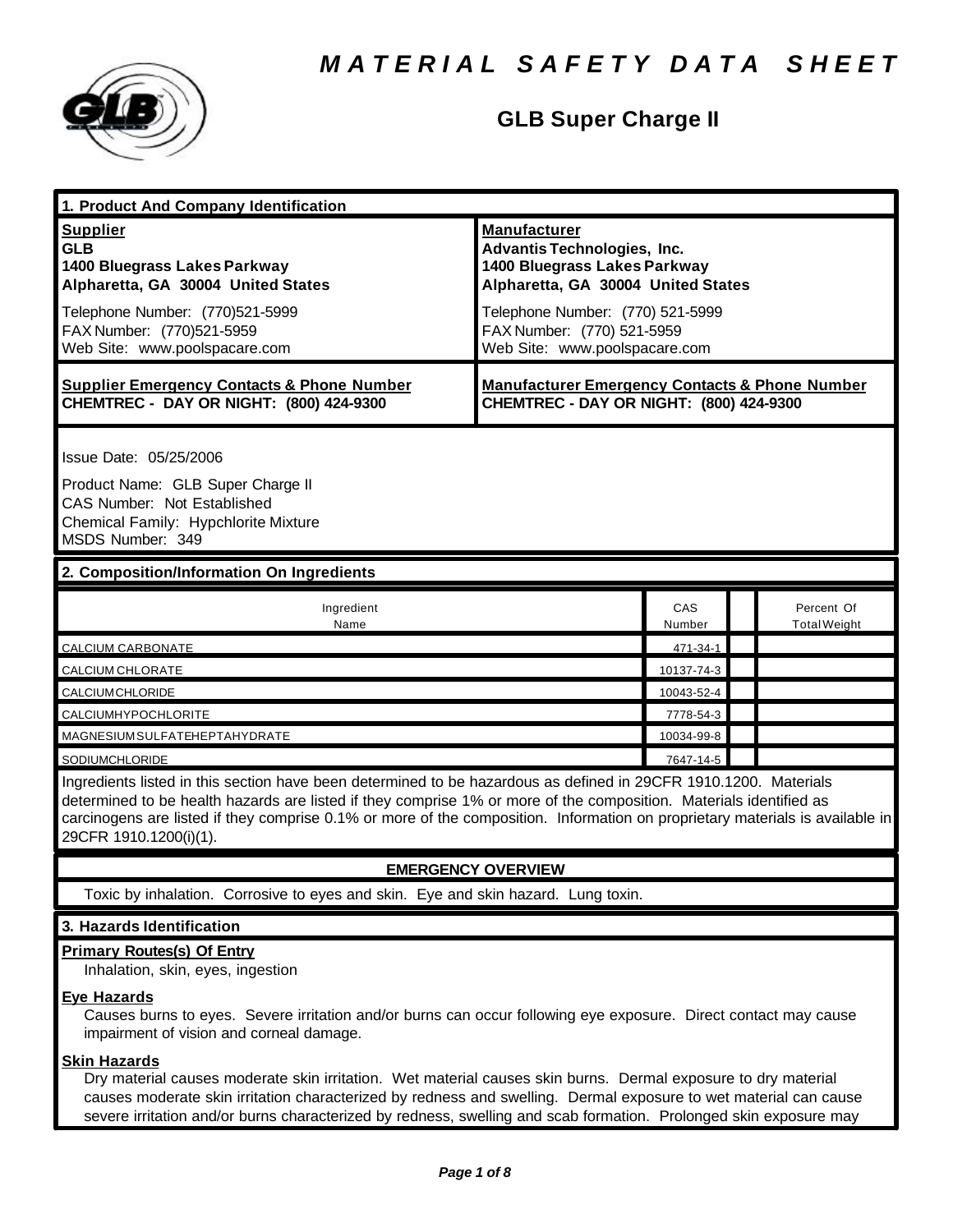# **3. Hazards Identification - Continued**

# **Skin Hazards - Continued**

cause permanent damage.

### **Ingestion Hazards**

Moderately toxic if swallowed. Causes burns to digestive tract. Irritation and/or burns can occur to the entire gastrointestinal tract, including the stomach and intestines, characterized by nausea, vomiting, diarrhea, abdominal pain, bleeding, and/or tissue ulceration or perforation. Significant exposure to this material can lead to serious health effects and/or death.

### **Inhalation Hazards**

Harmful if product is inhaled in high concentrations. Causes burns to respiratory tract. Inhalation of dust or vapor from this product can be irritating to the nose, mouth, throat and lungs. In confined areas, mechanical agitation can result in high levels of dust, and reaction to incompatible materials (as listed in Section 10) can result in high concentration of chlorine vapor, either of which may result in burns to the respiratory tract, producing lung edema, shortness of breath, wheezing, choking, chest pains, impairment of lung function and possible permanent lung damage.

### **Subchronic (Target Organ Effects)**

There are no known or reported effects from repeated exposure except those secondary to burns.

### **Chronic/Carcinogenicity Effects**

**Inhalation:**Repeated inhalation exposure may cause impairment of lung function and permanent lung damage. **Skin Contact**:Effects similar to those from acute exposure. In addition, chronic exposure to wet material may cause effects secondary to tissue destruction.

**Ingestion:**There are no known or reported effects from chronic ingestion except for effects similar to those experienced from single exposure. The acute corrosivity of this product, makes chronic ingestion of significant amounts unlikely.

# **First Aid (Pictograms)**



# **4. First Aid Measures**

#### **Eye**

Hold eye open and rinse slowly and gently with water for 15-20 minutes. Remove contact lenses, if present, after the first 5 minutes, then continue rinsing eyes. Call a poison control center or doctor immediately for treatment advice.

#### **Skin**

Take off contaminated clothing. Rinse skin immediatley with plenty of water for 15-20 minutes. Call a poison control center or doctor for treatment advice.

#### **Ingestion**

Call a poison control center or doctor immediately for treatment advice. Have a person sip a glass of water if able to swallow. Do not induce vomiting unless told to do so by a poison control center or doctor. Do not give anything by mouth to an unconscious person.

#### **Inhalation**

Move person to fresh air. If person is not breathing, call 911 or an ambulance, then give artificial respiration, preferably mouth-to-mouth if possible. Call a poison control center or doctor for further treatment advice.

# **Note To Physician**

Probable mucosal damage may contraindicate the use of gastric lavage.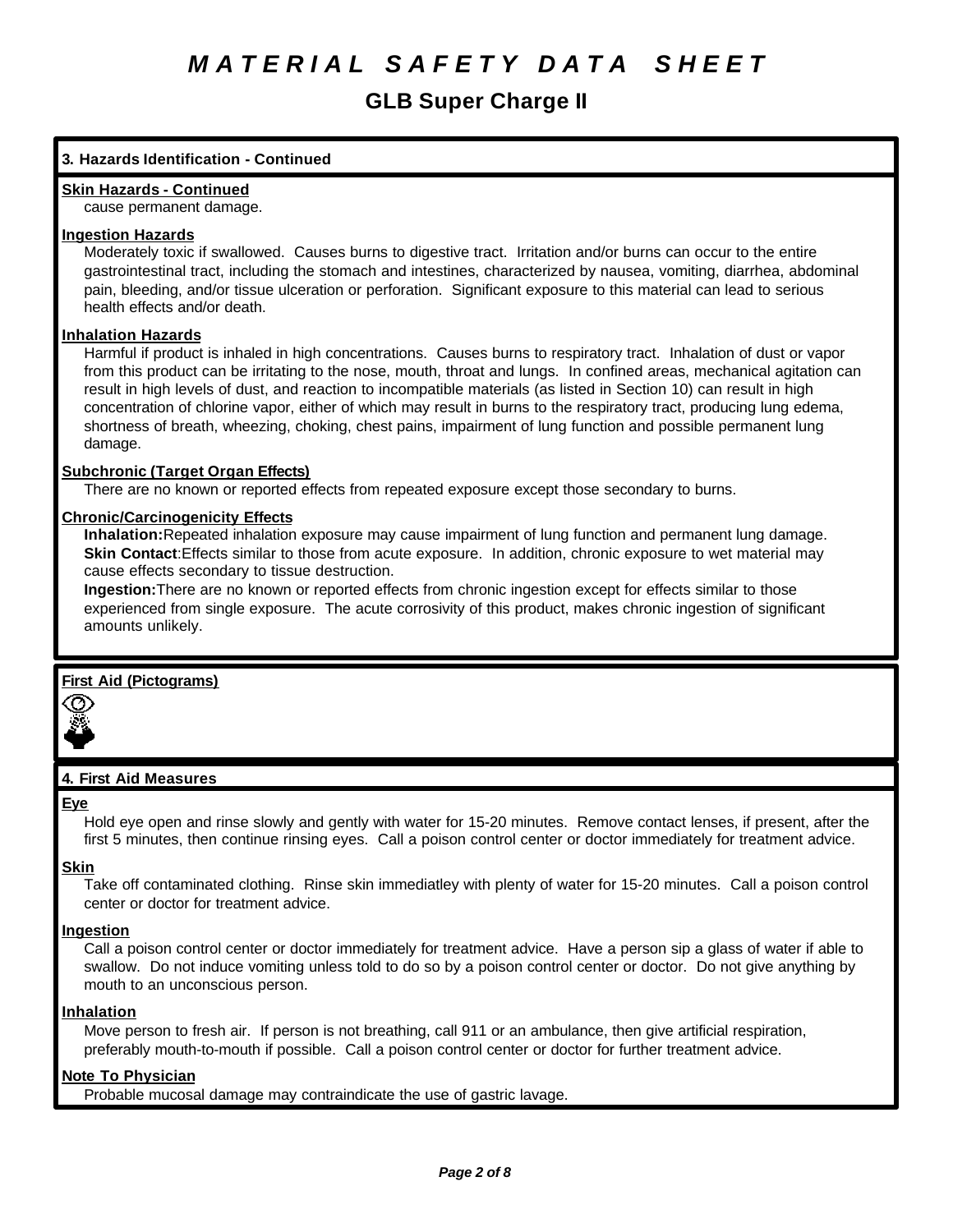# **Fire Fighting (Pictograms)**



# **5. Fire Fighting Measures**

Flash Point: N/A °F Autoignition Point: N/A °F Lower Explosive Limit: N/A Upper Explosive Limit: N/A

### **Fire And Explosion Hazards**

This product contains an ingredient (calcium hypochlorite) which is both a strong oxidizer and is chemically reactive with many substances. Strong oxidizers are capable of intensifying a fore once started. Because of this, any contamination of the product with other substances by spill or otherwise should be avoided. Product is not known to be flammable, combustible or pyrophoric., NFPA Oxidizer Class: Meets the criteria of an NFPA Class 1 Oxidizer.

### **Extinguishing Media**

Water only. Do not use dry extinguishers containing ammonium compounds.

# **Fire Fighting Instructions**

Use water to cool containers exposed to fire.

### **6. Accidental Release Measures**

Personal Protection: Response to a large quantity spill (100 pounds or greater) or when dusting or decomposition gas exposure could occur requires the use of a positive pressure full face supplied air respirator or self contained breathing apparatus (SCBA), chemical resistant gloves, coveralls and boots. In case of fire, the personal protective equipment should be used in addition to normal fire fighter equipment.

Air Release: Vapors may be supressed by the use of water fog. All water utilized to assist in fume supression, decontamination or fire suppression may be contaminated and must be contained before disposal and/or treatment.

Water Release: This product is heavier than water. This material is soluble in water. Monitor all exit water for available chlorine and pH. Advise local authorities an any contaminated water release.

Land release: DANGER: All spills of this product should be treated as contaminated. Contaminated product may initiate a chemical reaction that may spontaneously ignite any combustible material present, resulting in a fire of great intensity. In case of a spill, separate all spilled product from packaging, debris and other material. Using a clean broom or shovel, place all spilled product into plastic bags, and place those bags into a clean, dry disposal container, properly marked and labeled. Disposal containers made of pastic or metal are recommended. Do not seal disposal containers tightly. Immediately remove all product in disposal containers to an isolated area outdoors. Place all damaged packaging material in a disposal container of water to assure decontamination (i.e. removal of all product) before disposal. Place all undamaged packaging ina clean, dry container properly marked and labeled. Call for disposal procedures.

Additional Information: Hazardous concentrations in air may be found in local spill area and immediately downwind. Remove all sources of ignition. Stop source of spill as soon as possible and notify appropriate personnel. This material may be neutralized for disposal.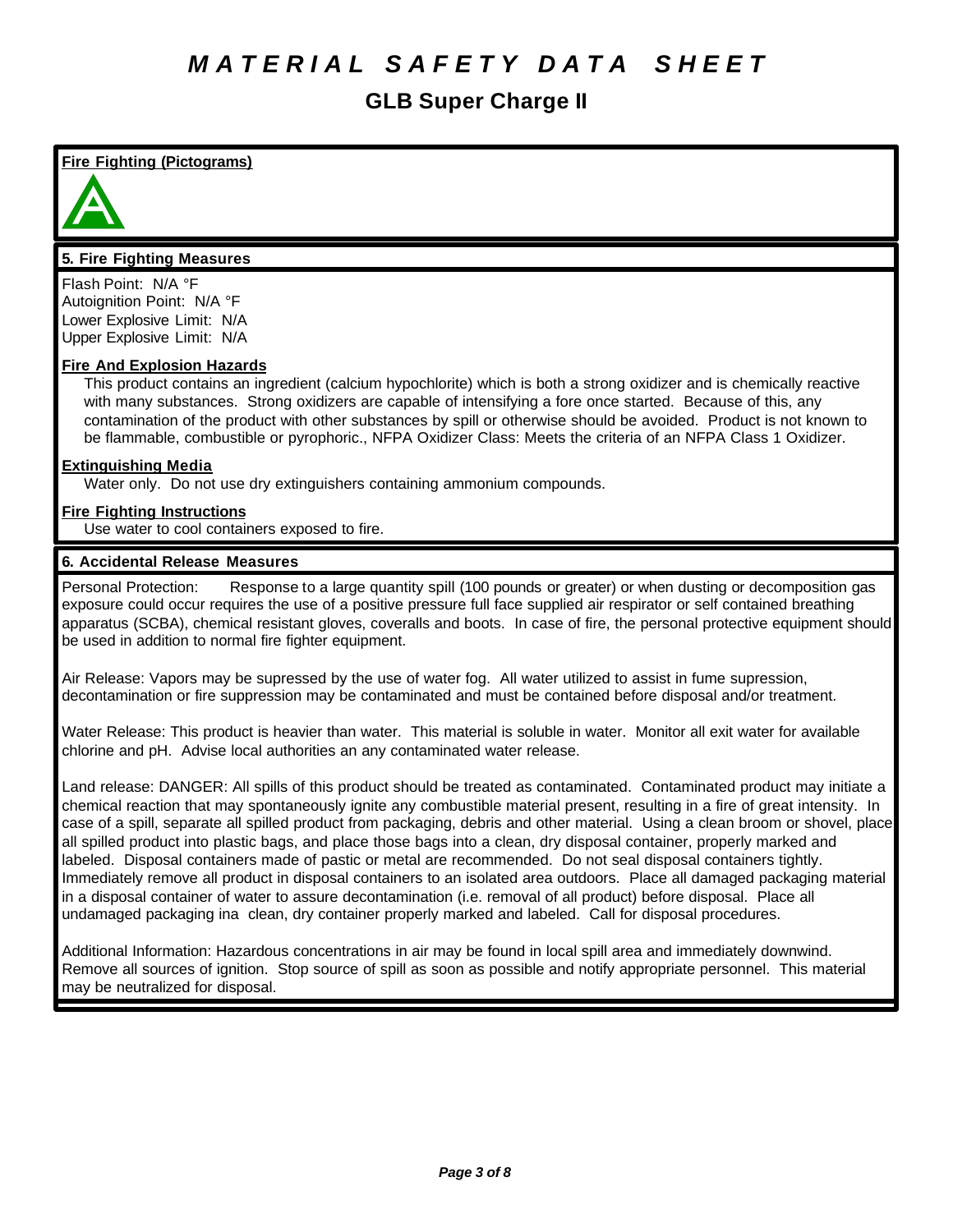# **GLB Super Charge II**



chlorine cartridges and dust/mist prefilter. Air purifying respirators should not be used in oxygen deficient or IDLH atmospheres or if exposure concentrations exceed ten (10) times the published limit.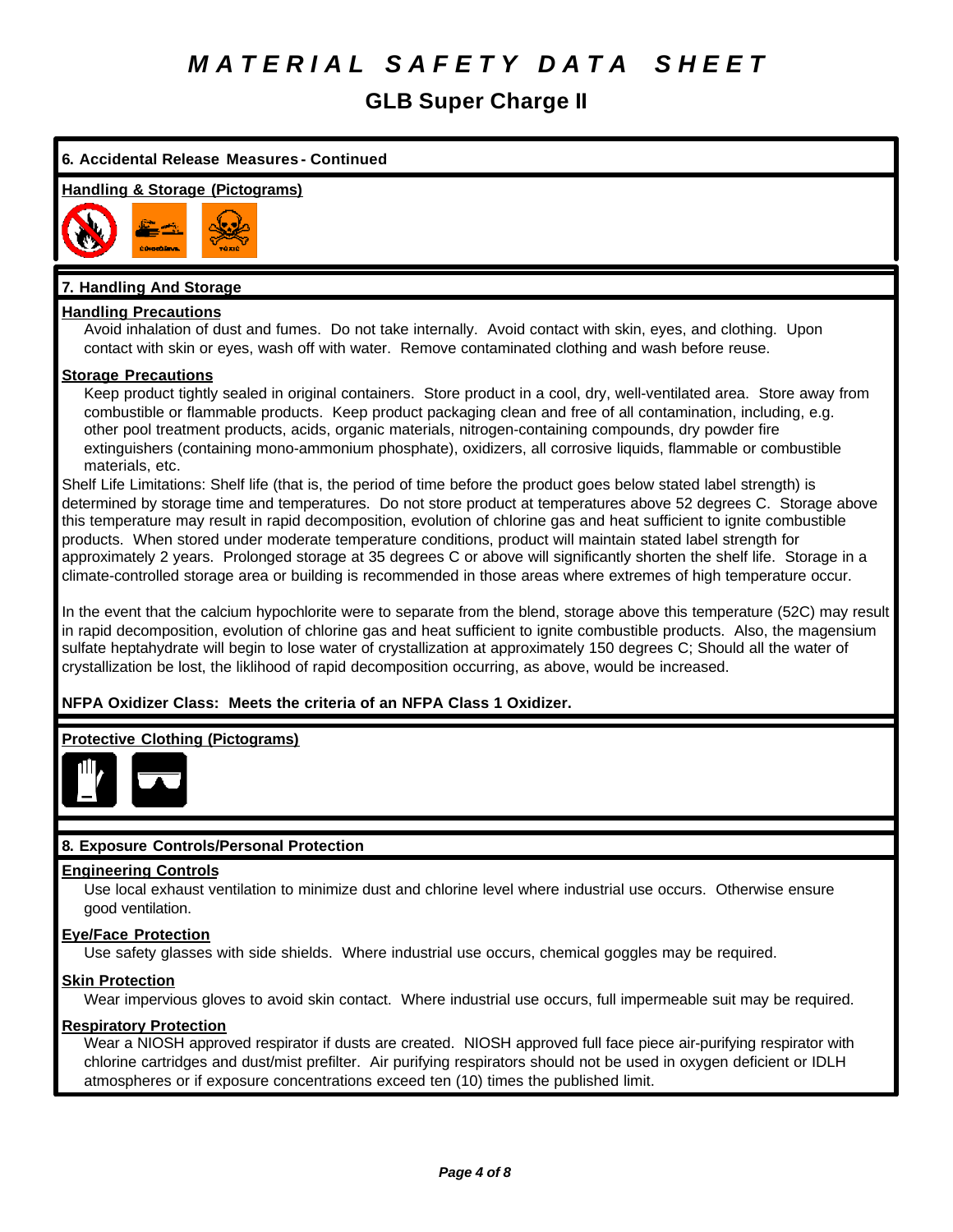# **GLB Super Charge II**

# **8. Exposure Controls/Personal Protection - Continued**

#### **Other/General Protection**

Protective clothing type: Nitrile, Natural rubber, Neoprene (This includes gloves, boots, apron, protective suit)

### **9. Physical And Chemical Properties**

#### **Appearance**

White granules

### **Odor**

chlorine-like

Chemical Type: Mixture Physical State: Solid Melting Point: N/A °F Boiling Point: N/A °F Specific Gravity: N/A Molecular Weight: (Active ingredient) 143.0 Percent Volitales: N/A Percent VOCs: N/A Vapor Pressure: N/A Vapor Density: N/A pH Factor: 10-108 At a Concentration Of (1% solution in neutral, distilled water) Solubility: 18% in water @ 25C Viscosity: N/A

# **10. Stability And Reactivity**

Stability: See below Hazardous Polymerization: Will not occur

#### **Conditions To Avoid (Stability)**

May be unstable at temperatures above 170 Deg. C (338 Deg. F), Avoid storage at temperatures above 52 Deg. C (125 Deg. F)., Prevent ingress of humidity and moisture into container or package. Always close the lid.

#### **Incompatible Materials**

This product is chemically reactive with many substances, including, e.g. other pool treatment products, acids, organics, nitrogen-containing compounds, dry powder fire extinguishers (containing mono-ammonium phosphate), oxidizers, corrosive, flammable or combustible materials.

# **Hazardous Decomposition Products**

Chlorine

Decomposition temperature: 170C-180C, 338F-356F

# **11. Toxicological Information**

#### **Eye Effects**

Causes burns to eyes.

#### **Skin Effects**

Rabbit - dermal LD50 (65% calcium hypochlorite) >2,000 mg/kg Rabbitt - dermal LD50 Irritation: Causes burns to eyes. Dry material causes skin irritation, wet material causes skin burns. >2,000 mg/kg

#### **Acute Oral Effects**

Rat - Oral LD50 (65% calcium hypochlorite) 850 mg/kg Rat - Oral LD50 (extrapolated from oral toxicity studies using calcium hypochlorite) 1,200 mg/kg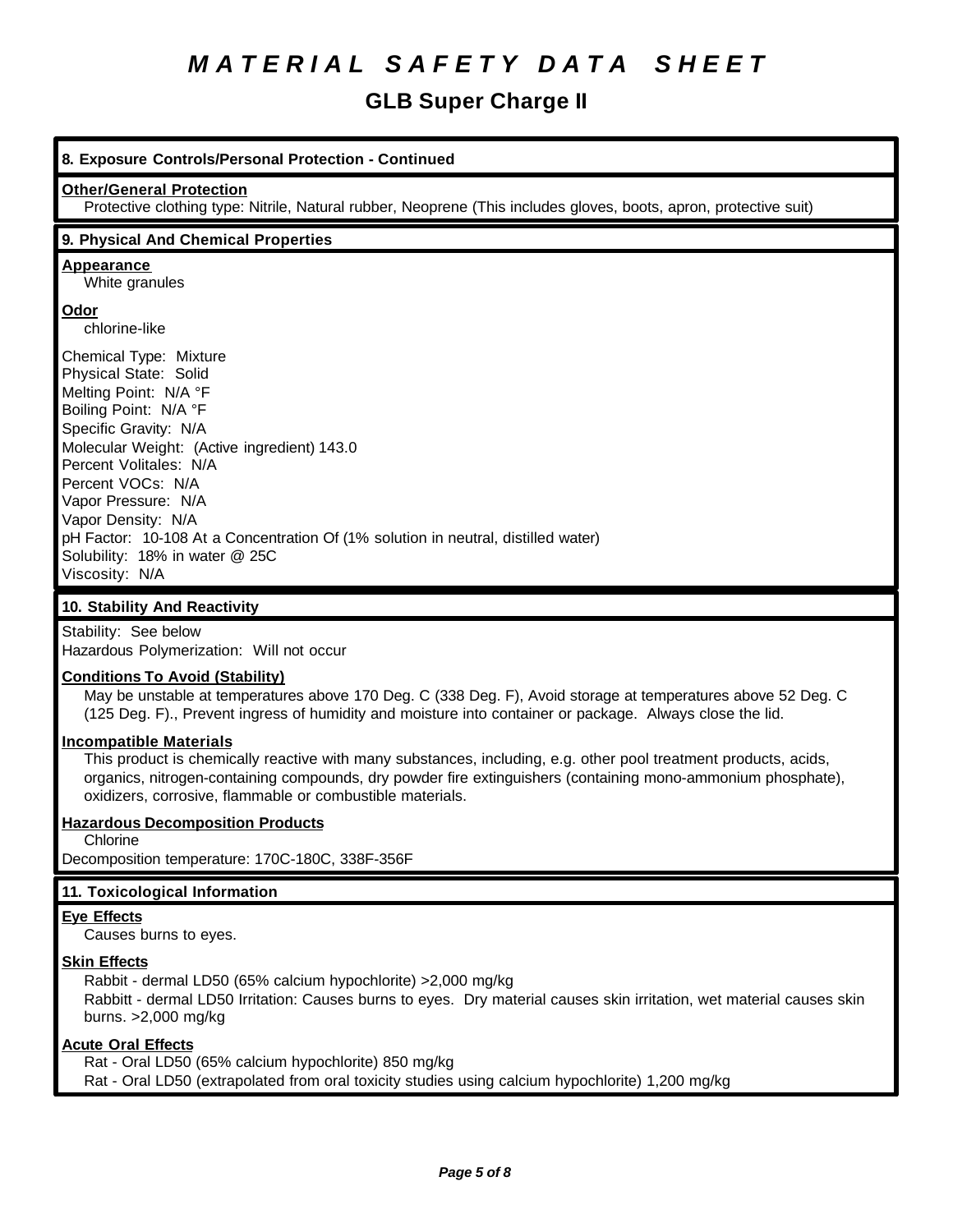# **11. Toxicological Information - Continued**

#### **Acute Inhalation Effects**

Inhalation LC50 - 1 hour (65% calcium hypochlorite), (Nose only) = 2.04 mg/l Rat Inhalation LC50 - 4 hour (65% calcium hypochlorite), (Nose only) =  $0.51 \text{ mg/l}$  Rat Inhalation LC50 - 1 hour (extrapolated from inhalation toxicity studies using calcium hypochlorite) >2.04 mg/l Rat Inhalation LC50 - 4 hour (extrapolated from inhalation toxicity studies using calcium hypochlorite) >0.51 mg/l Rat

#### **Subchronic (Target Organ Effects)**

There are no known or reported effects from repeated exposure except those secondary to burns.

#### **Chronic/Carcinogenicity**

This product is not known or reported to be carcinogenic by any reference source including IARC, OSHA, NTP, or EPA. One hundred mice were exposed dermally 3 times a week for 18 months to a solution of calcium hypochlorite. Histopathological examination failed to show an increased incidence of tumors. IARC (International Agency for Research on Cancer) reviewed studies conducted with several hypochlorite salts. IARC has classified hypochlorite salts as having inadequate evidence for carcinogenity to humans and animals. IARC therefore considers hypochlorite salts to be not classifiable as to their carcinogenicity to humans (Group 3 Substance).

#### **Reproductive Effects**

Calcium hypochlorite has been tested for tertogenicity in laboratory animals. Results of this study have shown that calcium hypochlorite is not a tertogen.

#### **Mutagenicity (Genetic Effects)**

Calcium hypochlorite has been tested in the Dominant lethal assay in male mice, and it did not induce a dominant lethal response. Calcium hypochlorite has been reported to produce mutagenic activity in two in vitro assays. It has, however, been shown to lack the capability to produce mutations in animals based on results from the micronucleus assay. In vitro assays frequently are inappropriate to judge the mutagenic potential of bactericidal chemicals due to a high degree to cellular toxicity. The concentration which produces mutations in these in vitro assays is significantly greater than the concentrations used for disinfection. Based on high cellular toxicity in in vitro assays and the lack of mutagenicity in animals, the risk of genetic damage to humans is judged not significant.

#### **12. Ecological Information**

#### **Acute Toxicity - Fish And Invertebrates**

for: Calcium Hypochlorite:

Bluegill - (nominal, static). 96 hour LC50 = 0.088 mg/l Rainbow trout (Salmo gairdneri), - (Nominal, static). 96 hour LC50 = 0.16 mg/l Daphnia magna - (Nominal, static). 48 hour LC50 = 0.11 mg/l

# **Acute And Dietary Toxicity - Birds**

for: Calcium Hypochlorite

Bobwhite quail - Dietary LC50 > 5,000 ppm Mallard ducklings - Dietary LC50 > 5,000 ppm Bobwhite quail - Oral LD50 3,474 mg/kg

#### **13. Disposal Considerations**

Care must be taken to prevent environmental contamination from the use of the material. The user of the material has the responsibility to dispose of unused material, residues and containers in compliance with all relevant local, state, and federal laws and regulations regarding the treatment, storage and disposal for hazardous and nonhazardous wastes.

If this product becomes a waste, it DOES NOT meet the criteria of a hazardous waste as defined under 40 CFR 261, in that it does not exhibit the characteristics of hazardous waste of Subpart C, nor is it listed as a hazardous waste under Subpart D.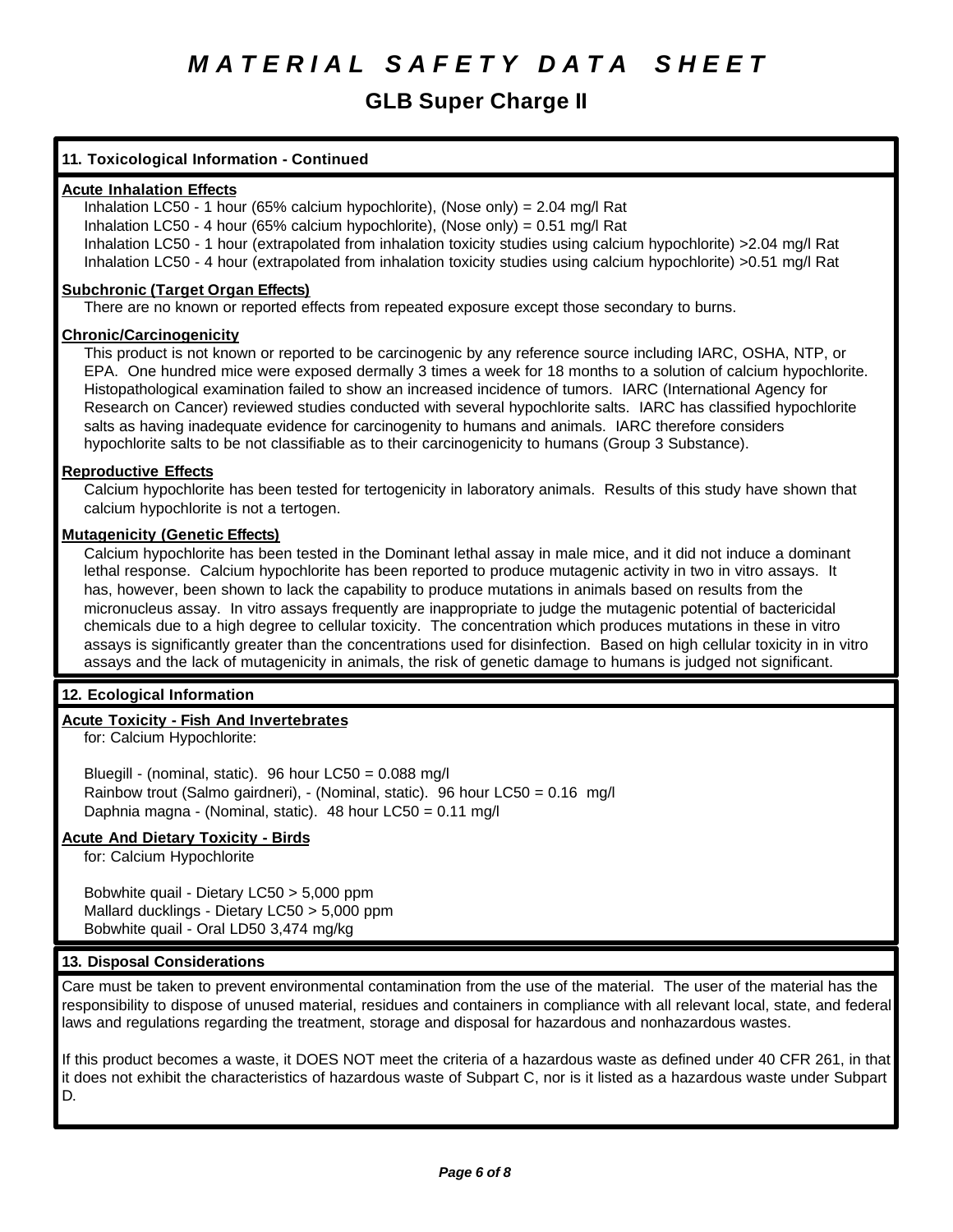# **GLB Super Charge II**

# **13. Disposal Considerations - Continued**

As a nonhazardous waste, it should be disposed of in accordance with local, state and federal regulations.

# **14. Transport Information**

### **Proper Shipping Name**

RQ, Environmentally Hazardous Substance, Solid, n.o.s (Calcium Hypochlorite)

# **Hazard Class**

9, PGIII

### **DOT Identification Number**

UN3077

This product is regulated as a hazardous material under U.S. DOT 49CFR 172.101. Hazardous Substance as defined in 49 CFR 171.101, Appendix A: Yes Reportable Quantuty: 10 lbs. (Per 49 CFR 172.101, Appendix) Hazard Label/Placard: Class 9 - Miscellaneous Hazardous Materials

# **DOT (Pictograms)**



# **15. Regulatory Information**

# **U.S. Regulatory Information**

### This is an EPA registered pesticide.

This product is regulated under the Federal Insecticide, Fungicide, and Rotenticide Act. It must be used for purposes consistent with its labeling.

#### **SARA Hazard Classes**

Acute Health Hazard

#### **Canadian Regulatory Information**

Canada. Canadian Environmental Protection Act (CEPA). WHMIS Ingredient Disclosure List (Can. Gaz., Part II, Vol. 122, No. 2)

**WHMIS** 01 1988 Threshold Limits: 1% English List no. 302 Calcium Hydroxide

# **HMIS**

| <b>HEALTH</b>       |  |
|---------------------|--|
| <b>FLAMMABILITY</b> |  |
| <b>REACTIVITY</b>   |  |
| PERSONAL PROTECTION |  |
|                     |  |

# **16. Other Information**

**No Data Available...**